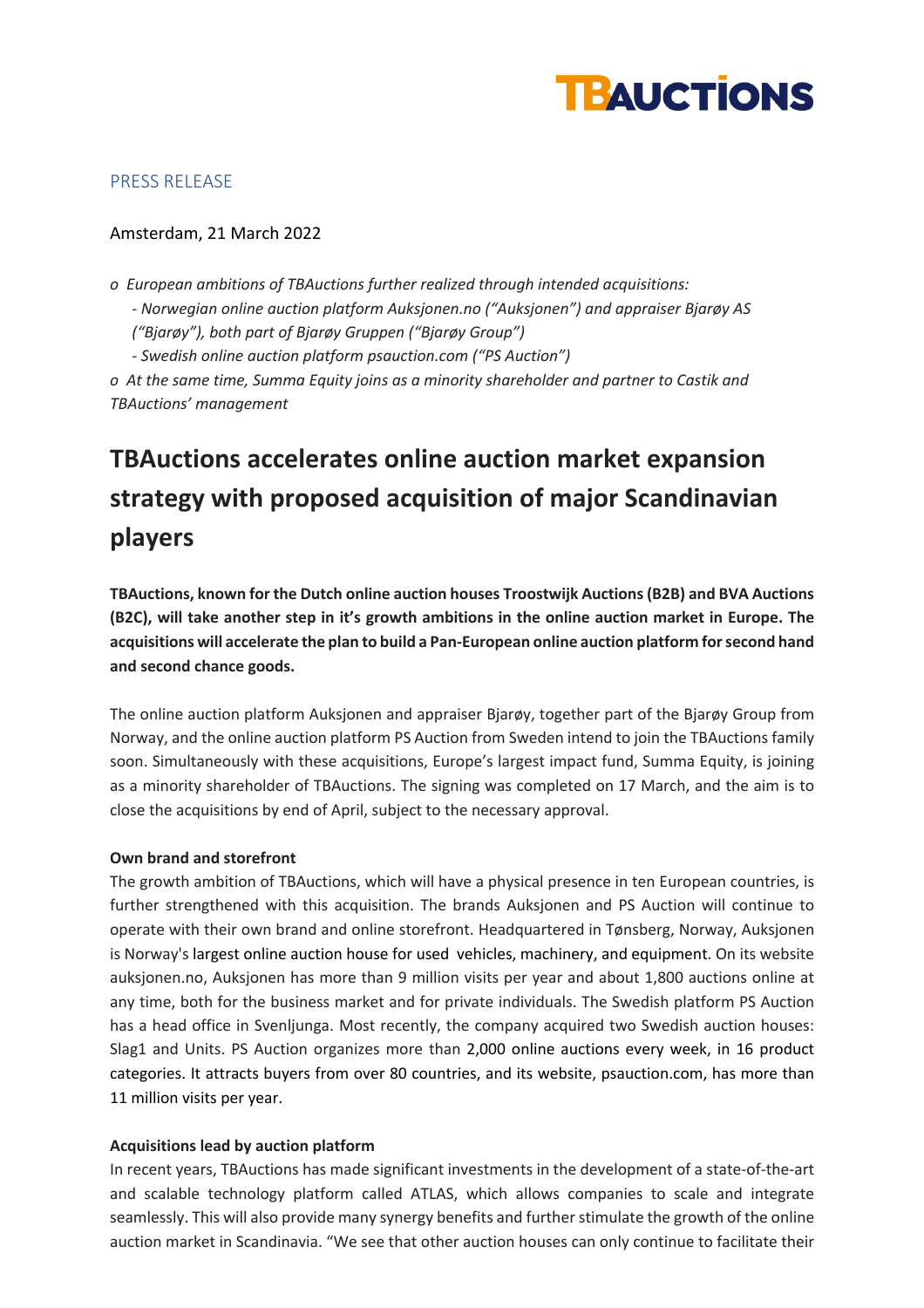

growth by making huge investments in their technology," Herberth Samsom, CEO of TBAuctions said." The online auction market in Europe will show strong growth figures, and with our lead in technology we will play a prominent role in it. TBAuctions was recently acquired by funds managed by Castik Capital and is now further backed financially by Europe's largest impact fund, Summa Equity, which uses the UN's Sustainable Development Goals as a framework to invest to solve global challenges. "With these forces, we are accelerating our ambition to be one of the leading European online auction platforms," Samson added.

Auksjonen and PS Auction will be incorporated into the IT backbone swiftly and efficiently, allowing them to benefit directly from the scale and efficiency, as well as the online marketing and back-office assistance.

\*\* END \*\*

## **About Auksjonen**

Auksjonen is Norway's largest online auction site for purchasing and selling used vehicles, machinery, and equipment, thus contributing to increased reuse. Auksjonen carries out sales for private and public businesses, private individuals, banks and finance companies, and the disposal of bankruptcy estates. In 2021, Auksjonen sold more than 26,500 objects, more than 574,000 bids were registered, and had more than 9 million visits and 79 million page views on the webpage auksjonen.no. Auksjonen has 60 employees and is headquartered in Tønsberg, Norway. Auksjonen aims to offer safe, documentable and transparent trades for buyers and sellers. For more information about Auksjonen, please visit www.auksjonen.no

#### **About Bjarøy**

Bjarøy is a leading service provider in Norway in the field of consultancy and valuation services and practical handling of deferred liabilities and bankruptcies. It has over 40 years of experience in securing and realizing assets in Norway and has handled more than 2,000 bankruptcies in the past five years. Bjarøy is the most important channel for bankruptcy auctions for the online auction house Auksjonen. The combination of Bjarøy and Auksjonen forms a convincing one-stop-shop solution. For more information about Bjarøy, please visit www.bjaroy.no.

#### **About PS Auction**

PS Auction was founded in 1958 and has grown from a local auctioneer to a leading online auction and sales site. PS Auction provides high-quality services within the Scandinavian auction and circular economy market, helping customers sell goods from bankruptcies, divestments or surpluses and returns. From the vision of PS Auction, fully usable products should never be lost. PS Auction is currently present in Sweden, Finland, Denmark and Estonia, and more than 75,000 goods are sold each year through the PS platform. PS Auction will be divested by the leading Nordic small cap Private Equity firm MVI. For more information about PS Auction, please visit https://psauction.com/auctions

#### **About TBAuctions**

TBAuctions is a leading online auction platform and marketplace for second hand and second chance goods, operating through the brands Troostwijk Auctions (B2B) and BVA Auctions (B2C) and since November 2021 also the Belgian brand Vavato. In January this year British Medical Auctions was added to the group. TBAuctions auctions movable and immovable goods on behalf of third parties through ATLAS, its proprietary IT platform for intelligent auctioning (IA). With over 13,000 auctions/2.75 million lots per year and over 10 million website visits per month, TBAuctions is one of the largest online auctioneers in Europe. For more information about TBAuctions, see: www.tbauctions.com.